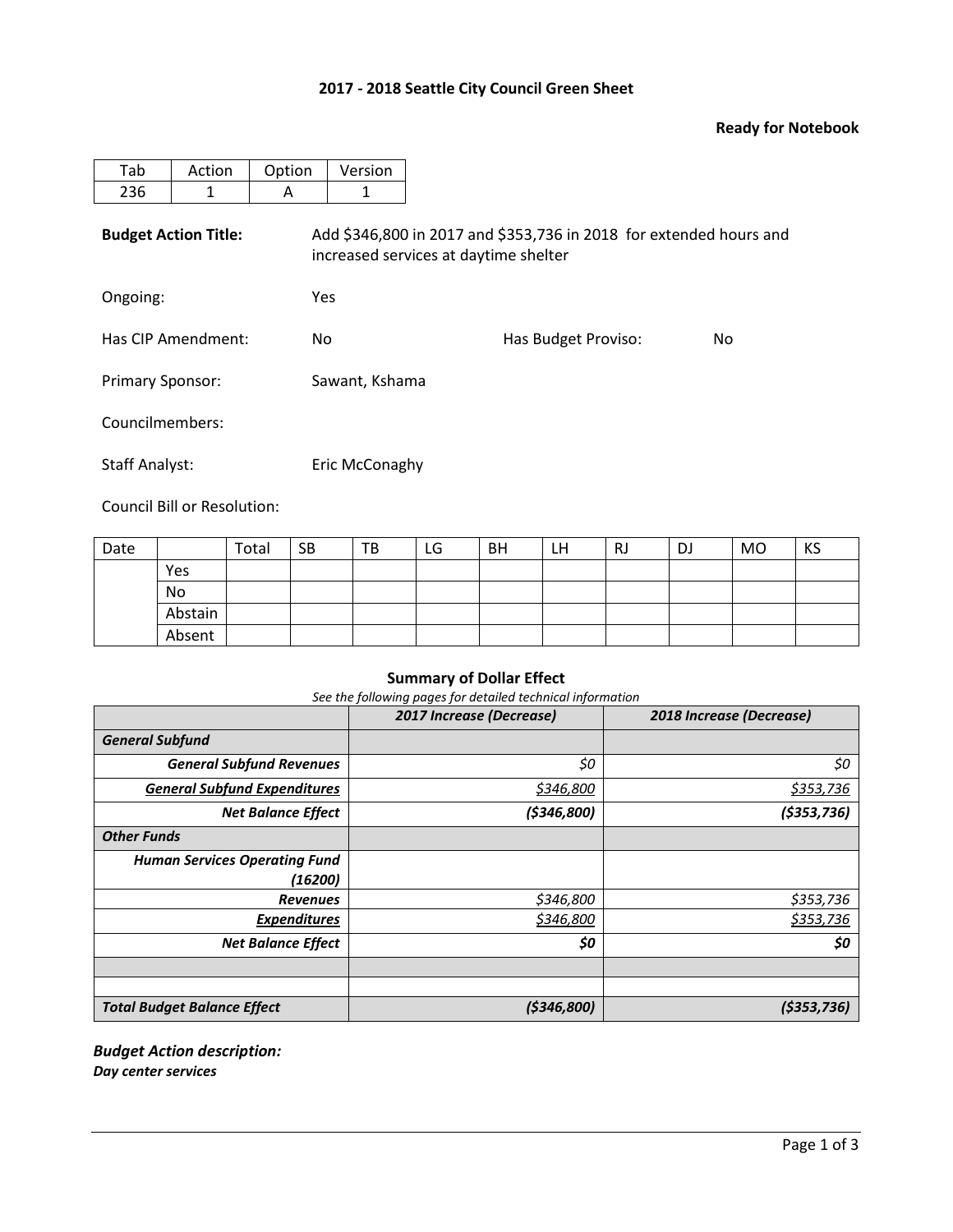| Action | Ontion | Version |
|--------|--------|---------|
|        |        |         |

This budget action adds \$346,800 in 2017 and \$353,736 in 2018 for extended hours and increased services at daytime shelter, such as those provided by the Lazarus Day Center. The Lazarus Day Center is a daytime shelter with services for homeless and marginally housed people over the age of 50.